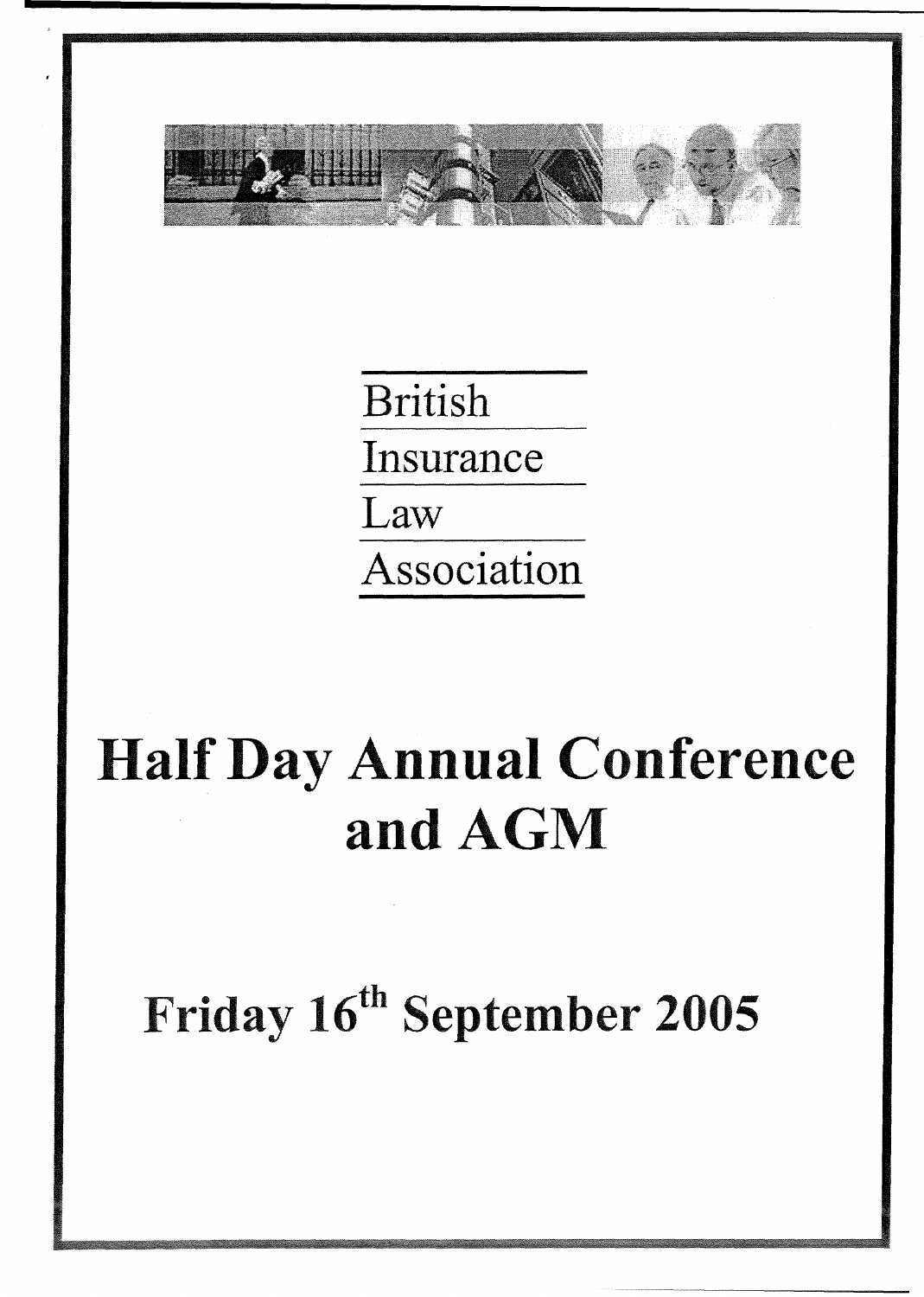British Insurance Law\_\_\_\_\_ Association

## British Insurance Law Association Half-Day Annual Conference and AGM

**Friday 16th September 2005 9.15 am**

The Old Library, Lloyd's (by kind permission of Lloyd's)

#### SPEAKERS WILL INCLUDE

**Bill Marcoux,** LeBoeuf Lamb *Responding to Enforcement actions—your first three steps matter.*

**Christopher Henley,** Debevoise & Plimpton Author, The Law of Insurance Broking (2<sup>nd</sup> ed; Sweet & Maxwell) *"The Principles of Principals - The Broker's Role post-Spitzer"*

**Roger Stewart QC,** 4 New Square *"Financial Reinsurance: Is the pain worth any gain?"*

**Mark Solomon,** Lerach Coughlin, San Diego (ex Milberg Weiss) *"Anecdotal Nonsense Aside - What is wrong with Class Actions?"*

> BILA Members £75 Non-members £125 (to include 1 year's subscription)

PLEASE NOTE THAT DUE TO INCREASED SECURITY **PROCEDURES** BOOKING IS ESSENTIAL TO ATTEND THE CONFERENCE AND AGM. IF **YOU DO NOT HAVE A** CURRENT LLOYD'S PASS YOU WILL NEED TO BRING PHOTO ID WITH YOU TO GAIN ENTRANCE TO LLOYD'S AND THE CONFERENCE AND AGM

> British Insurance Law Association Sue Rogers (Secretariat) 17 Russell Square, London WC1B 5DR Tel: 020 7862 5864 - Fax: 020 7862 5855 - Email: bila@sas.ac.uk